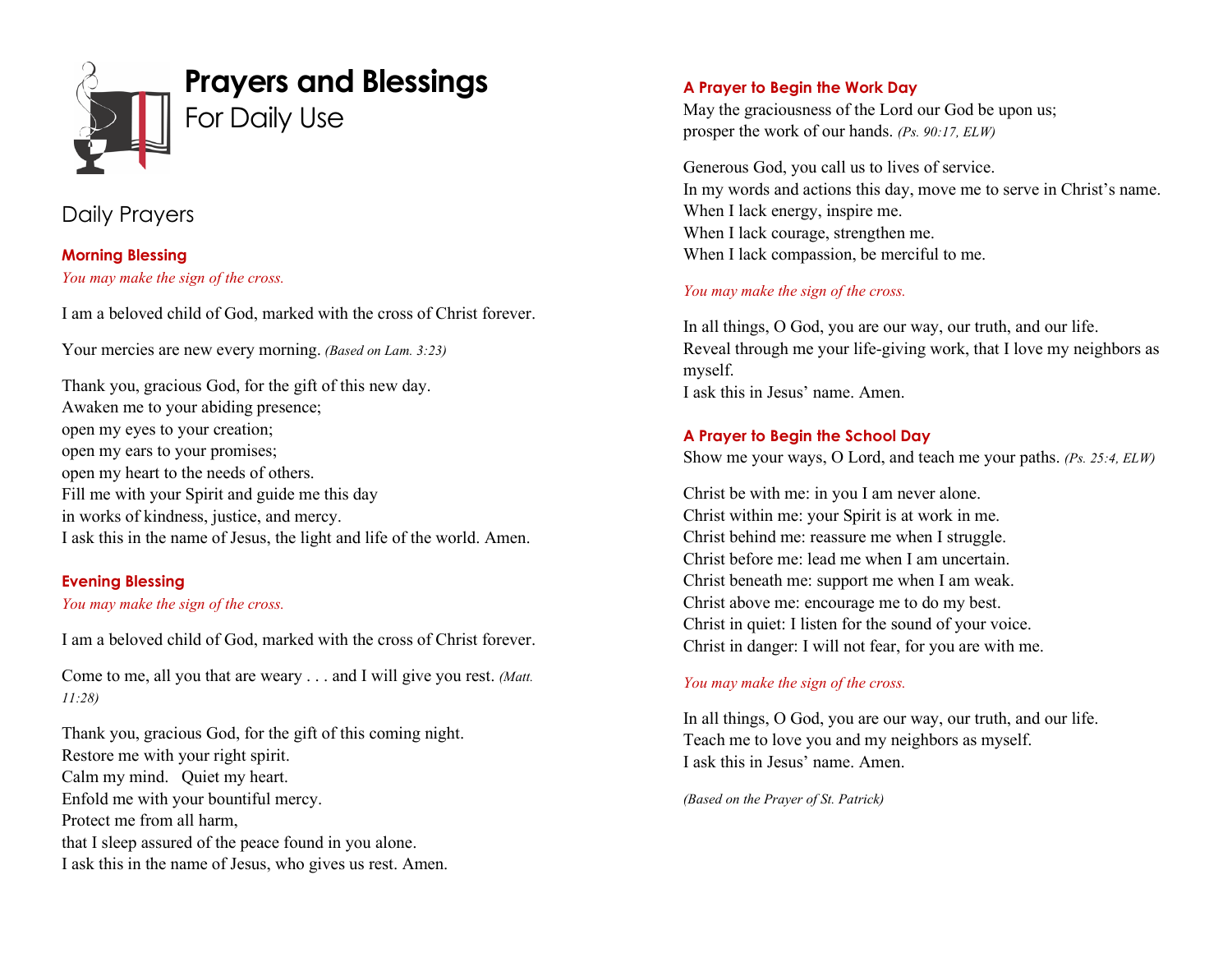# Table Prayers

# **Table Prayer for the Season of Easter**

O God of our risen Lord, we praise you, we bless you, we worship you for the gifts of life you give us. Always you offer us life, and for this we bless your holy name. And we ask you, give your life also to all who know only hunger and pangs of death. So may the whole world be raised to life,

Through Jesus Christ, our Savior and Lord. Amen.

### **Additional Table Prayers**

Come, Lord Jesus, be our guest, and let these gifts to us be blessed. Blessed be God, who is our bread; may all the world be clothed and fed.

Give us grateful hearts, O God, for all your mercies, and make us mindful of the needs of others; through Jesus Christ our Lord.

Blessed are you, O Lord God, ruler of the universe, for you give us food to sustain our lives and make our hearts glad; through Jesus Christ our Lord.

Bless, O Lord, your gifts to our use and us to your service; for Christ's sake.

Every good and perfect gift comes from you, O God. Bless this food, and help us to receive it with thankful hearts. By your Spirit nourish our love for one another and for our neighbor in need; through Jesus Christ, our Savior and Lord.

The eyes of all wait upon you, O Lord, and you give them their food in due season. You open your hand and satisfy the desire of every living thing.

May your gifts refresh us, O God, and your grace give us strength, now and forever.

Give thanks to the Lord, for the Lord is good, for God's mercy endures forever.

# **Especially for Families with Young Children**

*One of the family speaks this or another similar Bible passage.* The earth is the Lord's and all that is in it, the world, and those who live in it. *(Ps. 24:1 NRSV)*

#### *Then all who are able speak this prayer together.*

All here gathered, food from the land, all is gift from your gracious hand. Feed us today; feed all those who hunger; teach us to feed one another. We ask this in the name of the one who is our bread, Jesus Christ. Amen.

# **or**

*One of the family speaks this or another similar Bible passage.* Rejoice in the Lord always. *(Phil. 4:4)*

*Then this prayer is spoken. All may speak it together, or it may be said responsively between one and all as indicated.*

For our food, **we rejoice.** For our friends, **we rejoice.** For every good gift, **we rejoice.** Thank you, O God, for this time to eat together. In Jesus' name we pray. **Amen.**

### **A Blessing for Those Who Eat Alone**

You have been gracious to your land, O Lord. *(Ps. 85:1, ELW)*

Gracious God, you are the source of all goodness. For this food before me, thank you. For the hands that prepared it, thank you. For the lands and water that provide nourishment, thank you. Extend my offering of thanks through works of justice, peace, and love for the earth and all its creatures. In the name of Jesus. Amen.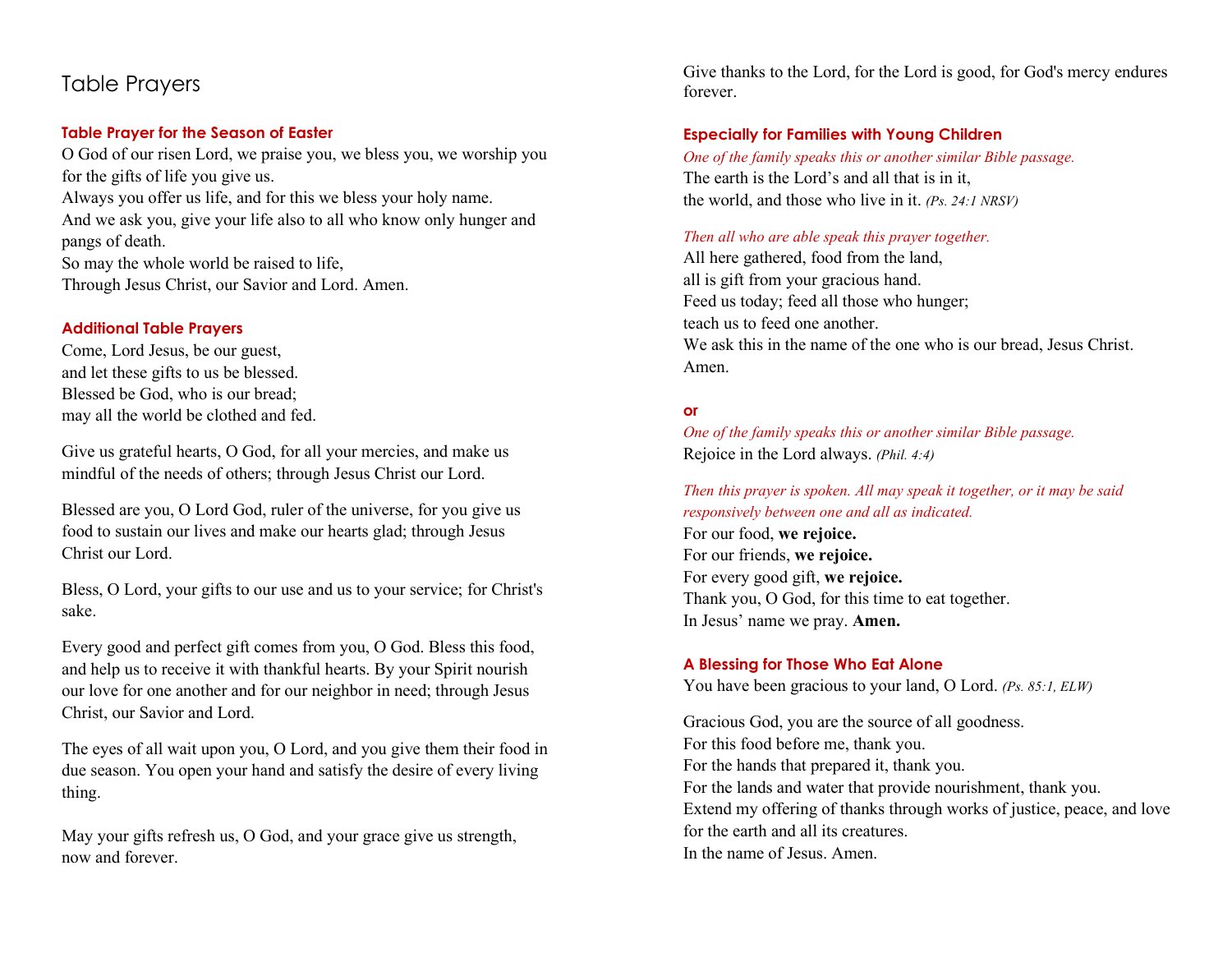# Prayers for Other Occasions

### **Time of conflict, crisis, disaster**

O God, where hearts are fearful and constricted, grant courage and hope. Where anxiety is infectious and widening, grant peace and reassurance. Where impossibilities close every door and window, grant imagination and resistance. Where distrust twists our thinking, grant healing and illumination. Where spirits are daunted and weakened, grant soaring wings and strengthened dreams. All these things we ask in the name of Jesus Christ, our Savior and Lord. Amen.

#### **Health of body and soul**

By your power, great God, our Lord Jesus healed the sick and gave new hope to the hopeless. Though we cannot command or possess your power, we pray for those who want to be healed. Mend their wounds, soothe fevered brows, and make broken people whole again. Help us to welcome every healing as a sign that, though death is against us, you are for us, and have promised renewed and risen life in Jesus Christ the Lord.

Amen.

### **Those in affliction**

Lord Christ, you came into the world as one of us, and suffered as we do. As we go through the trials of life, help us to realize that you are with us at all times and in all things; that we have no secrets from you; and that your loving grace enfolds us for eternity. In the security of your embrace we pray. Amen.

### **Those in trouble or bereavement**

Almighty God, your love never fails, and you can turn the shadow of death into daybreak. Help us to receive your word with believing hearts, so that, confident in your promises, we may have hope and be lifted out of sorrow into the joy and peace of your presence; through Jesus Christ our Savior and Lord. Amen.

# **Those suffering addiction**

O blessed Jesus, you ministered to all who came to you. Look with compassion upon all who through addiction have lost their health and freedom. Restore to them the assurance of your unfailing mercy; remove the fears that attack them; strengthen those who are engaged in the work of recovery; and to those who care for them, give honesty, understanding, and persevering love; for your mercy's sake. Amen.

#### **The chronically ill and those who support team**

Loving God, your heart overflows with compassion for your whole creation. Pour out your Spirit on all people living with illness for which there is no cure, as well as their families and loved ones. Help them to know that you claim them as your own and deliver them from fear and pain; for the sake of Jesus Christ, our healer and Lord. Amen.

### **Caregivers and others who support the sick**

God, our refuge and strength, our present help in time of trouble, care for those who tend the needs of *[the sick]/[ name/s ]*. Strengthen them in body and spirit. Refresh them when weary; console them when anxious; comfort them in grief; and hearten them in discouragement. Be with us all, and give us peace at all times and in every way; through Christ our peace. Amen.

#### **Health care providers**

Merciful God, your healing power is everywhere about us. Strengthen those who work among the sick; give them courage and confidence in all they do. Encourage them when their efforts seem futile or when death prevails. Increase their trust in your power even to overcome death and pain and crying. May they be thankful for every sign of health you give, and humble before the mystery of your healing grace; through Jesus Christ our Lord. Amen.